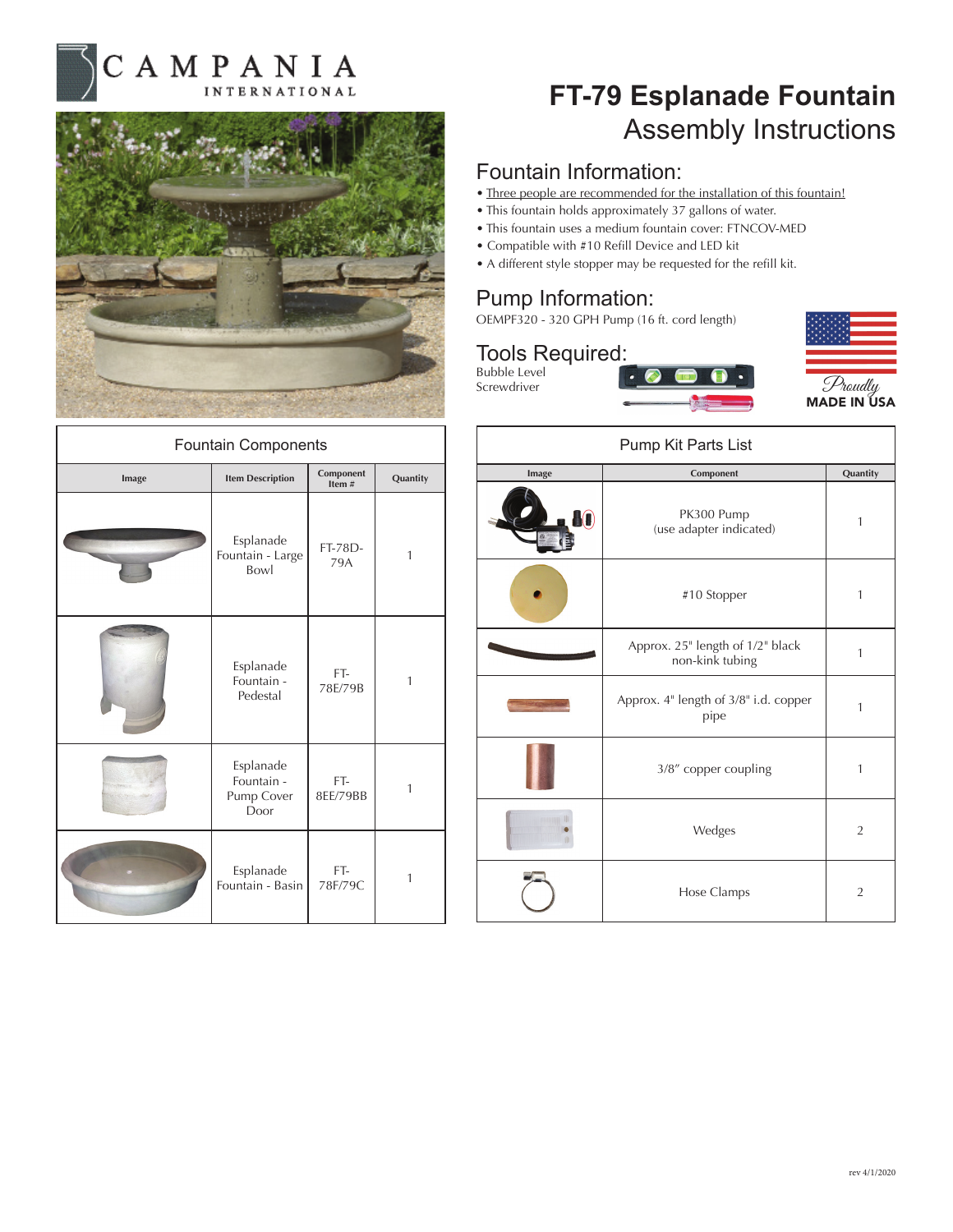## **FT-79 Esplanade Fountain** Assembly Instructions

**Three people are recommended for the installation of this fountain!**

## Fountain Set-Up:

**Assembly & Installation -** A fountain can be difficult to install without knowing and understanding the steps involved. To ensure your fountain is installed properly, please read our instructions and tips before you begin.

- **Step 1 Seek Professional Help:** Check if professional installation is recommended for your fountain.
- **Step 2 Check Foundation:** Place your fountain on a level surface. It is recommended to place your fountain on concrete or a hard packed gravel pad. If the base is level but some components seem off, rotate components or use wedges to level them.
- **Step 3 Create a Drip Loop:** To prevent water from dripping down the cord and damaging the electrical socket, create a drip loop by allowing the pump power cord to fall below the wall outlet.
- **Step 4 Use a GFCI Outlet:** Use only a GFCI outlet when running a fountain.

#### **Assemble your fountain on a level surface capable of holding a minimum of 910 lbs with an approximate 10 sq. ft. footprint (actual dimensions 43" diam.).**

**Step 1 -** Place the basin (FT-78F/79C) into position where the fountain will be installed, ensuring that it it level.

#### **1a - NOTE: Check that all components are leveled as the fountain is assembled.**

- **Step 2** Assemble the fountain plumbing:
	- **2a** Using a hose clamp, attach the tubing to the pump outlet.
	- **2b** Place the stopper around the pump cord approximately 8" from the pump.

**Step 3 - Feed the pump cord all the way through the hole and channel in the basin (FT-78F/79C).** 

**Step 4 -** FIRMLY press the stopper into the hole evenly.

**4a -** Note: Using the handle of a screwdriver or hammer works best to press the stopper in place.



- FT-78E/79B (59 lbs) 11"W x 14.25"H
- **Step 5 -** Position the large pedestal (FT-78E/79B) over the pump in the basin (FT-78F/79C).
- **Step 6 -** Feed the non-kink tubing connected to the pump through the top of the large pedestal (FT-78F/79B).



- **Step 7** Using a hose clamp, secure the loose end of the non-kink tubing to the pipe protruding from the bottom of the large bowl (FT-78D/79A).
- **Step 8** Center the large bowl (FT-78D/79A) over the large pedestal (FT-78E/79B).
- **Step 9** Attach the copper pipe and coupling to the pipe protruding from the top of the bowl.

FT-78D/79A (101 lbs) 28.5"W x 10.75"H



FT-78F/79C (432 lbs) 46.5"W x 9.5"H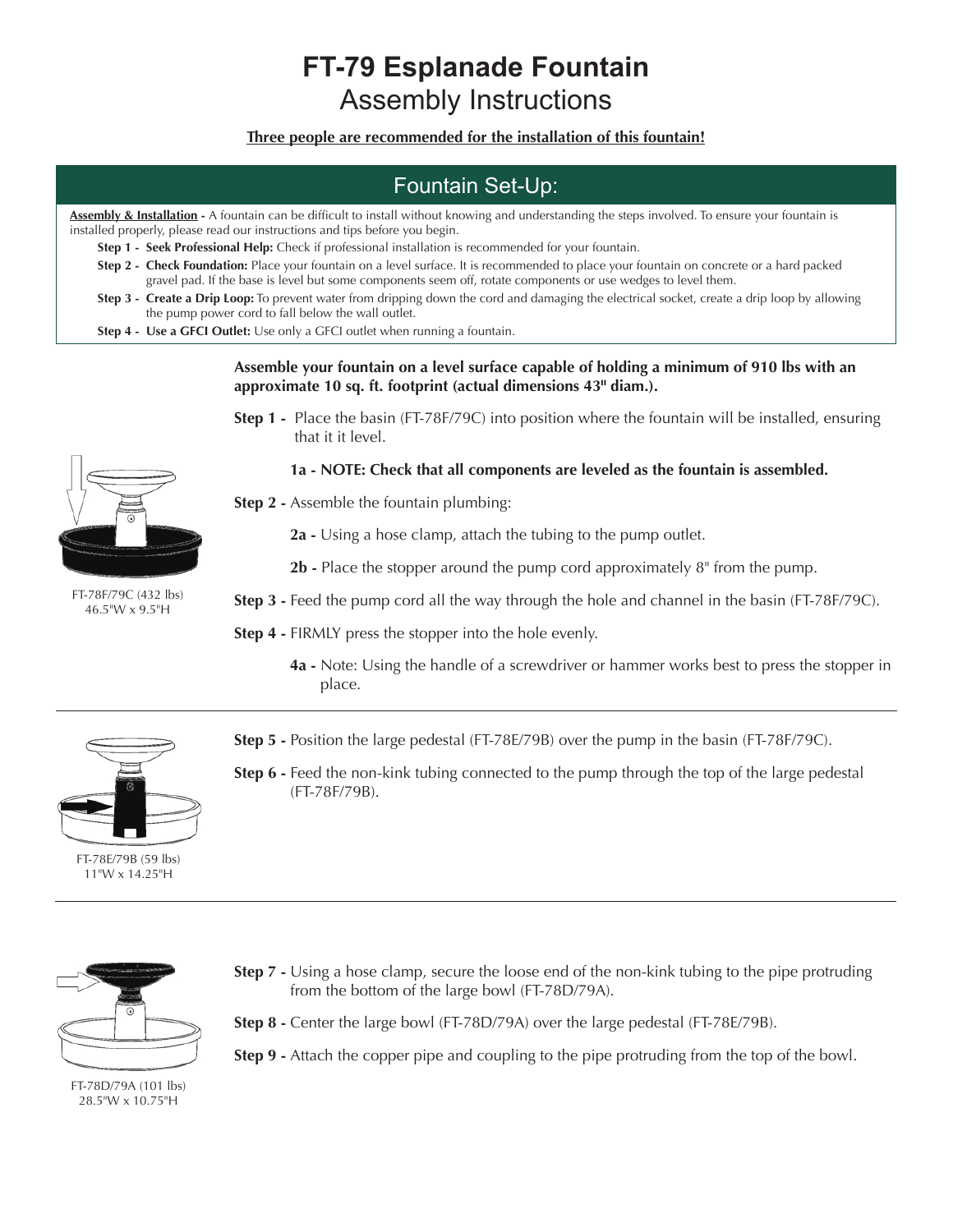# **FT-79 Esplanade Fountain** Assembly Instructions



**Step 10 -** Fit the pump cover (FT-78EE/79BB) into the large pedestal (FT-78E/79B).

**Step 11 -** Fill the fountain with water.

FT-78EE/79BB (3 lbs) 5"L x 2"W x 4.5"H